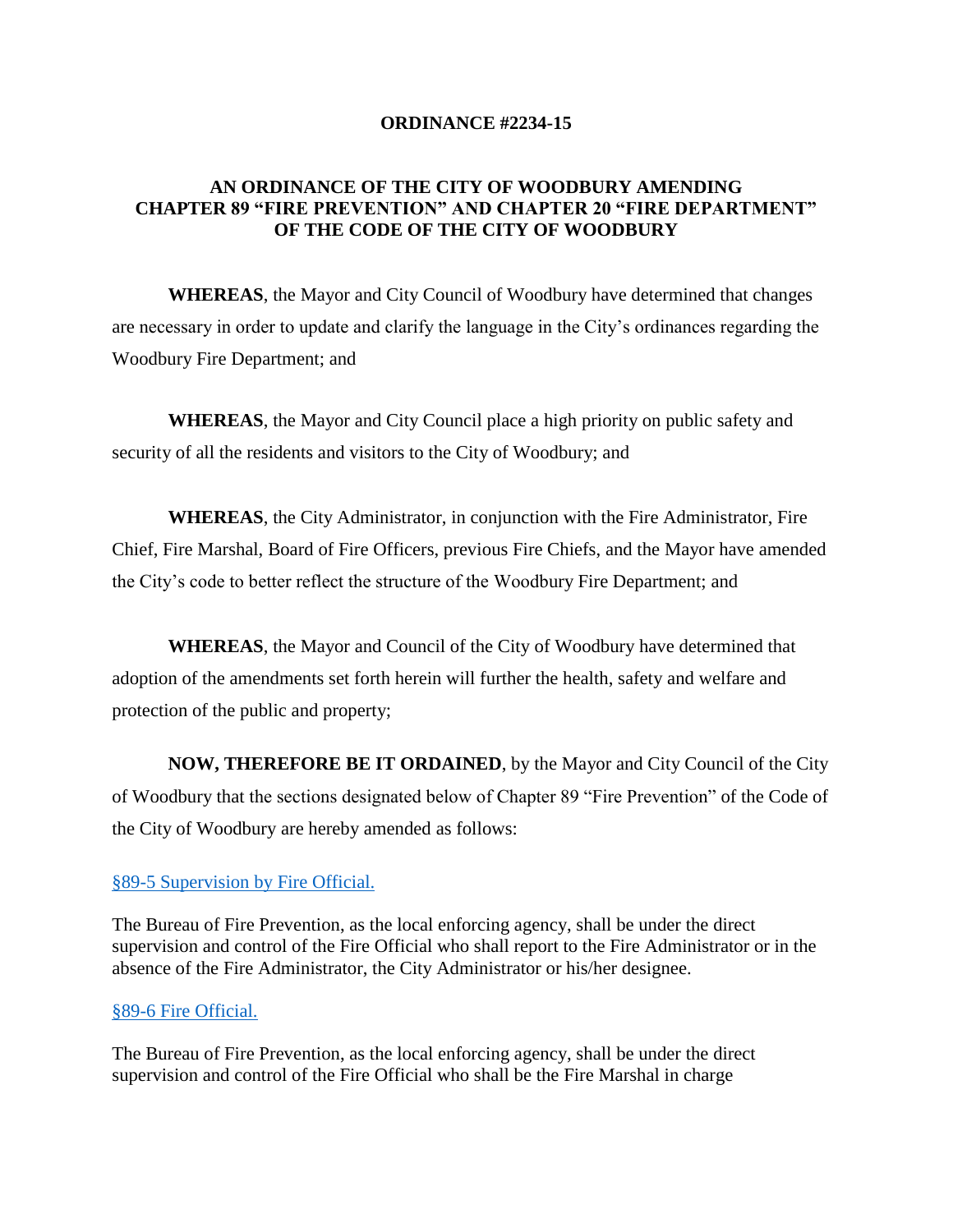of fire prevention in the Fire Department who shall report to the Fire Administrator or in the absence of the Fire Administrator, the City Administrator or his/her designee.

# **NOW, THEREFORE BE IT FURTHER ORDAINED**, by the Mayor and City Council

of the City of Woodbury that Chapter 20 "Fire Department" of the Code of the City of

Woodbury is hereby amended and shall read in its entirety as follows:

# §20-1 Establishment.

[A.](http://ecode360.com/11412364#11412364) The Woodbury Fire Department shall consist of both volunteer and paid members. The Department shall consist of a minimum of 5 active volunteer members and a maximum number of members to be decided by the Board of Fire Officers. The Department shall cover all portions of the City of Woodbury that are included within its prescribed borders and shall be known as "The Woodbury Fire Department." No other fire-fighting organization is to be formed within the City without the consent of the City Council.

[B.](http://ecode360.com/11412365#11412365) The Woodbury Fire Department may adopt standard operating procedures for the conduct of its business, which shall not be inconsistent with any federal or state statute, administrative code and/or regulation and/or any rule, law or ordinance of the City of Woodbury.

# §20-2 [Department officers.](http://ecode360.com/11412363?highlight=fires,fire#11412366)

[A.](http://ecode360.com/11412367#11412367) The Fire Department Officers shall consist of a Chief and Deputy Chief. The Chief and Deputy Chief will determine other line officers, including but not limited to an Assistant Chief, as they deem necessary. The terms of office shall be for three years, commencing January 1. All chief officers shall be members of the Department for ten years prior to their term of election and shall have obtained and maintained the State of New Jersey statutory requirements for fire officers as specified in N.J.A.C.:73-1.6.

[B.](http://ecode360.com/11412368#11412368) There shall be a Safety Officer who shall be appointed on a yearly basis by the Chief and confirmed by a majority vote of the Board of Fire Officers.

[C.](http://ecode360.com/11412369#11412369) In addition to the above and any statutory or regulatory requirements, the Chief of the Department shall have previously served as a Deputy Chief or 5 years as a Captain.

[D.](http://ecode360.com/11412370#11412370) The Fire Department shall have as Line Officers a Captain or Captains and a Lieutenant or Lieutenants. The Chief, after consultation with the Deputy Chief, in January of each year, shall make a determination as to the number of Captains and Lieutenants to be appointed for that year and shall appoint qualified persons to such positions who shall serve a term until December 31 of that year. To be eligible for appointment to the position of Captain a person shall have been a member of the Fire Department for five years, and for the position of Lieutenant, a person shall have been a member of the Fire Department for at least three years prior to the appointment and shall have obtained and maintained the State of New Jersey statutory requirements for Fire Officers as specified in N.J.A.C.5: 73-1.6.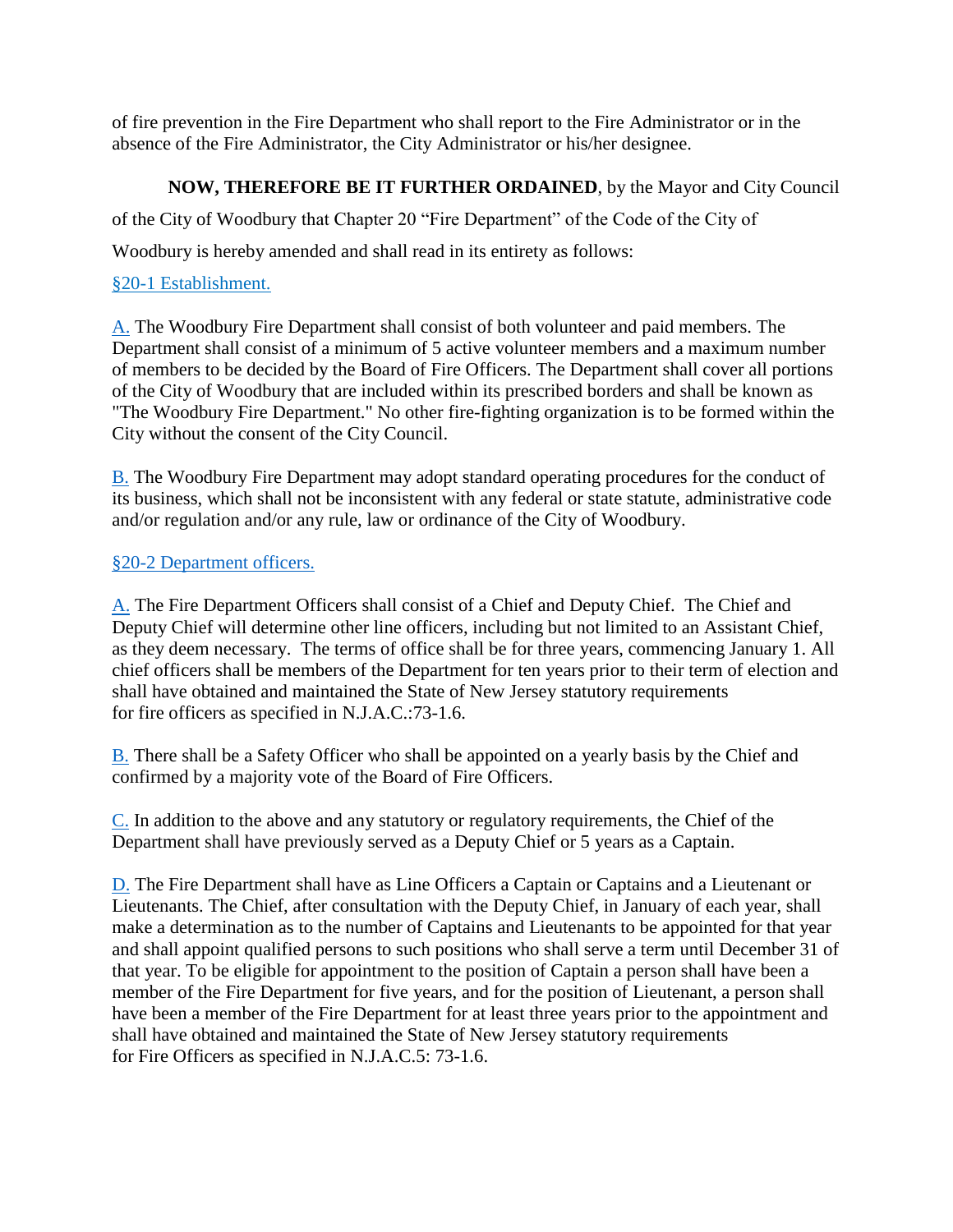[E.](http://ecode360.com/11412371#11412371) Upon the vacancy of the office of Chief or Deputy Chief before the expiration of such officer's term, a special election shall be held within 30 days of the vacancy. The person elected to that position shall fill the unexpired term of the vacated office. Upon the vacancy of the office of Captain or Lieutenant, the Chief shall appoint a qualified person to fill the unexpired term of the vacated office if necessary.

[F.](http://ecode360.com/11412372#11412372) There shall be a Fire Administrator appointed by City Council as set forth herein.

[G.](http://ecode360.com/13923949#13923949) The Chief, Deputy Chief, Safety Officer, Captain or Captains, Lieutenant or Lieutenants shall serve for their respective terms or, when applicable, until the successor has been elected or appointed and qualified.

 $H$ . In addition to all other requirements set forth in Chapter  $20$  of the Code of the City of Woodbury regarding qualifications for officers within the Fire Department, the Chief and Deputy Chief shall be residents of the City of Woodbury at the time of their election or appointment and at all times throughout the term of their office.

# §20-3 Fire [Official, assistants and inspectors.](http://ecode360.com/11412363?highlight=fires,fire#11412373)

[A.](http://ecode360.com/11412374#11412374) In addition to the offices and officers designated, created and established under [§20-2,](http://ecode360.com/11412366#11412366) there shall be a Fire Official, a Deputy Fire Official and as many fire fighter/inspectors as determined by the City Council from time to time as circumstances may require. All of the officers nominated and appointed under the provisions of this section shall have qualifications as stated in N.J.A.C. 5:71-4 in the field of fire prevention, acquired by either technical training or experience in fire prevention activities. The Fire Official and Deputy Fire Official shall be salaried members of the Fire Department.

[B.](http://ecode360.com/11412375#11412375) The offices created and established by this chapter and the officers designated to fill such offices shall be appointed by the Mayor, subject to confirmation of the City Council by a majority vote of the entire Council.

[C.](http://ecode360.com/11412377#11412377) The Fire Official and Deputy Fire Official shall serve for a term of one calendar year or until their successors are appointed and qualified.

## §20-4 Chain of command of Fire [Official and assistants.](http://ecode360.com/11412363?highlight=fires,fire#11412378)

All fire inspectors shall be responsible to the Fire Official or his or her Deputy for their official activities, and the Fire Official and the Deputy Fire Official shall be directly responsible to the Fire Administrator for all of their official acts, except in response to any emergency call to the Woodbury Fire Department. where they shall be solely responsible to the Fire Chief.

§20-5 [General election of officers; eligibility; vacancies; confirmation.](http://ecode360.com/11412363?highlight=fires,fire#11412379)

All volunteer members of the Fire Department shall hold a tri-annual meeting on the last Monday of November. The Mayor of the City of Woodbury shall preside over any meeting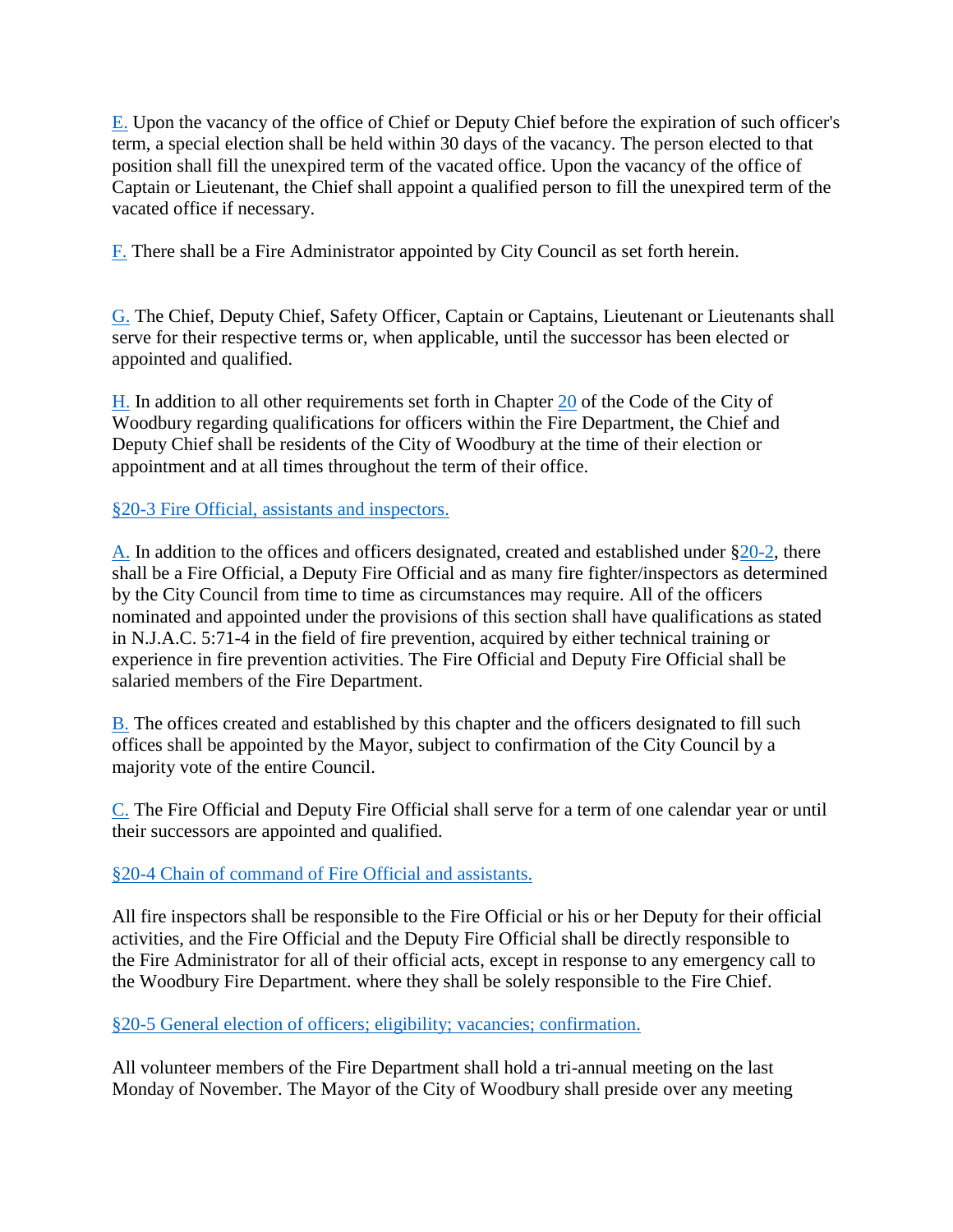whereby a vote is needed to elect a chief officer at a time and place so designated by him or her. Tri-annual meetings shall be held for the purpose of electing fire officers for the City of Woodbury Fire Department. At such meeting, the Mayor or his or her designee shall act as judge of the elections. For such meeting, there shall be required to be present a minimum of 5 members of the City of Woodbury Fire Department. At no time should salaried members of the Department participate in the voting procedures for electing fire officers.

## §20-6 Board of Fire [Officers.](http://ecode360.com/11412363?highlight=fires,fire#11412380)

The Fire Administrator, Chief, Deputy Chief, Captains and Lieutenants of the Woodbury Fire Department, any ex-Chief of the Woodbury Fire Department, shall constitute the Board of Fire Officers, whose duty it shall be to determine Department policy, approve operating procedures and conduct any disciplinary measures deemed necessary. The Safety Officer and up to one additional member of the paid Fire Department may be non-voting members of the Board of Fire Officers. All such policies, procedures and actions must be made in accordance with the policies of the City of Woodbury.

## §20-7 [Oaths of office prior to beginning duties.](http://ecode360.com/11412363?highlight=fires,fire#11412381)

The Department officers shall, before entering upon their duties, make an oath or affirmation that they will perform such duties honestly, faithfully and impartially and shall thereafter be qualified and empowered to act as Department officers for all purposes contemplated in this chapter.

#### §20-8 [Powers and duties of](http://ecode360.com/11412363?highlight=fires,fire#11412382) Fire Chief.

The powers and duties of the Chief of the Fire Department of the City shall be as follows:

[A.](http://ecode360.com/11412383#11412383) Control at fires. The Chief shall have full and complete control at all fires and shall be held accountable for his or her actions to the Mayor only and shall make written and verbal reports as the Mayor may require. All other Departmental officers shall be accountable to the Chief only, except when such officers are acting as Chief in his or her absence.

[B.](http://ecode360.com/11412384#11412384) The Chief shall have supervision over the salaried members only in response to any emergency calls to the Woodbury Fire Department. The Chief shall have supervision, enforcement authority, and disciplinary authority over all volunteer members of the Fire Department in coordination with the Fire Administrator in accordance with the City and Department policy.

[C.](http://ecode360.com/11412385#11412385) Formulating rules and regulations. The Chief, in coordination with the Fire Administrator and in accordance with the policies of the City, shall formulate rules and regulations to govern the volunteer members of the Department, subject to approval of the Board of Fire Officers, and shall be responsible to the Mayor for the personnel, morale and general efficiency of the Department.

[D.](http://ecode360.com/11412386#11412386) Conducting drills, training and certifications.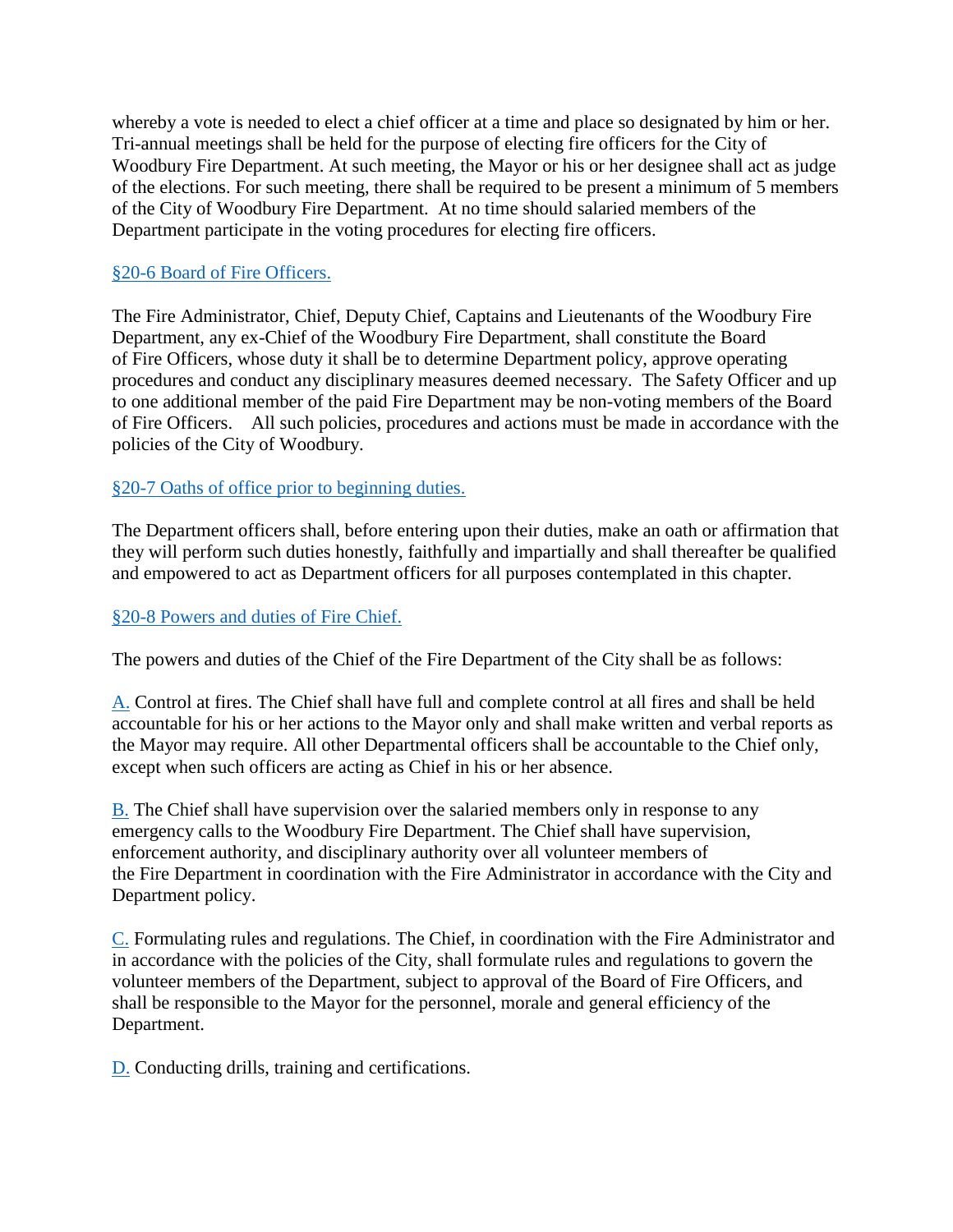[\(1\)](http://ecode360.com/11412387#11412387) The Chief or Department officers designated by him or her shall, at least twice a month, conduct suitable drills or instruction in the operation and handling of equipment, rescue work, salvage, a study of buildings in the central business district, fire prevention, water supply and all other matters generally considered essential to good firemanship and safety of life and property from fire.

[\(2\)](http://ecode360.com/11412388#11412388) Additionally, the Chief or Department officers designated by him or her shall utilize all systems adopted by the Division of Fire Safety per N.J.A.C. 5:73 as may be required by law or regulation and provide that all required certifications as may be required by law are obtained by the appropriate officers or members of the Fire Department.

[E.](http://ecode360.com/11412389#11412389) Investigating suspicious fires. The Chief is hereby required to assist the proper authorities in suppressing the crime of arson by investigating or causing to be investigated the cause, origin and circumstances of all fires of questionable origin.

[F.](http://ecode360.com/11412390#11412390) Keeping Departmental records. The Chief , in conjunction and cooperation with the Fire Marshall will supply to the Fire Administrator, or in the absence of the Fire Administrator, the City Administrator or his/her designee complete records of all fires, apparatus and minor equipment, training records, and other information concerning the work of the Department.

[G.](http://ecode360.com/11412391#11412391) Quarterly reports to the Mayor. The Chief in conjunction and cooperation with the Fire Marshall, and in coordination with the Fire Administrator, shall report quarterly to the Mayor or his/her designee the conditions of the apparatus and equipment, the number of fires during the quarter, their location and cause, the date of same and loss occasioned by such fires, the number and purpose of all other runs made, the number of members responding to each fire or other run and any changes in membership.

[H.](http://ecode360.com/11412392#11412392) Annual report. The Chief, in coordination with the Fire Administrator, shall make a complete annual report to the Mayor and City Council; such report shall include information as specified in the preceding subsection, together with comparative data for previous years and recommendations for improving the effectiveness of the Department.

## §20-9 Fire [Administrator; powers and duties.](http://ecode360.com/11412363?highlight=fires,fire#11412393)

In addition to the Chief, the Fire Official and his deputies and the officers outlined herein, there shall be a Fire Administrator who shall be appointed by City Council. The salary of the Fire Administrator shall be determined by City Council and shall be listed under the appropriate caption in the Salary Ordinance each year. The powers and duties of the Fire Administrator shall be as follows:

[A.](http://ecode360.com/11412394#11412394) The Fire Administrator shall be the department head of the Fire Department and shall be responsible for oversight of the administrative operations and day to day management of the salaried members of the Fire Department.

[B.](http://ecode360.com/11412395#11412395) The Fire Administrator shall be responsible for the oversight of the salaried employees. He or she shall establish and supervise their duties and activities and shall be responsible for the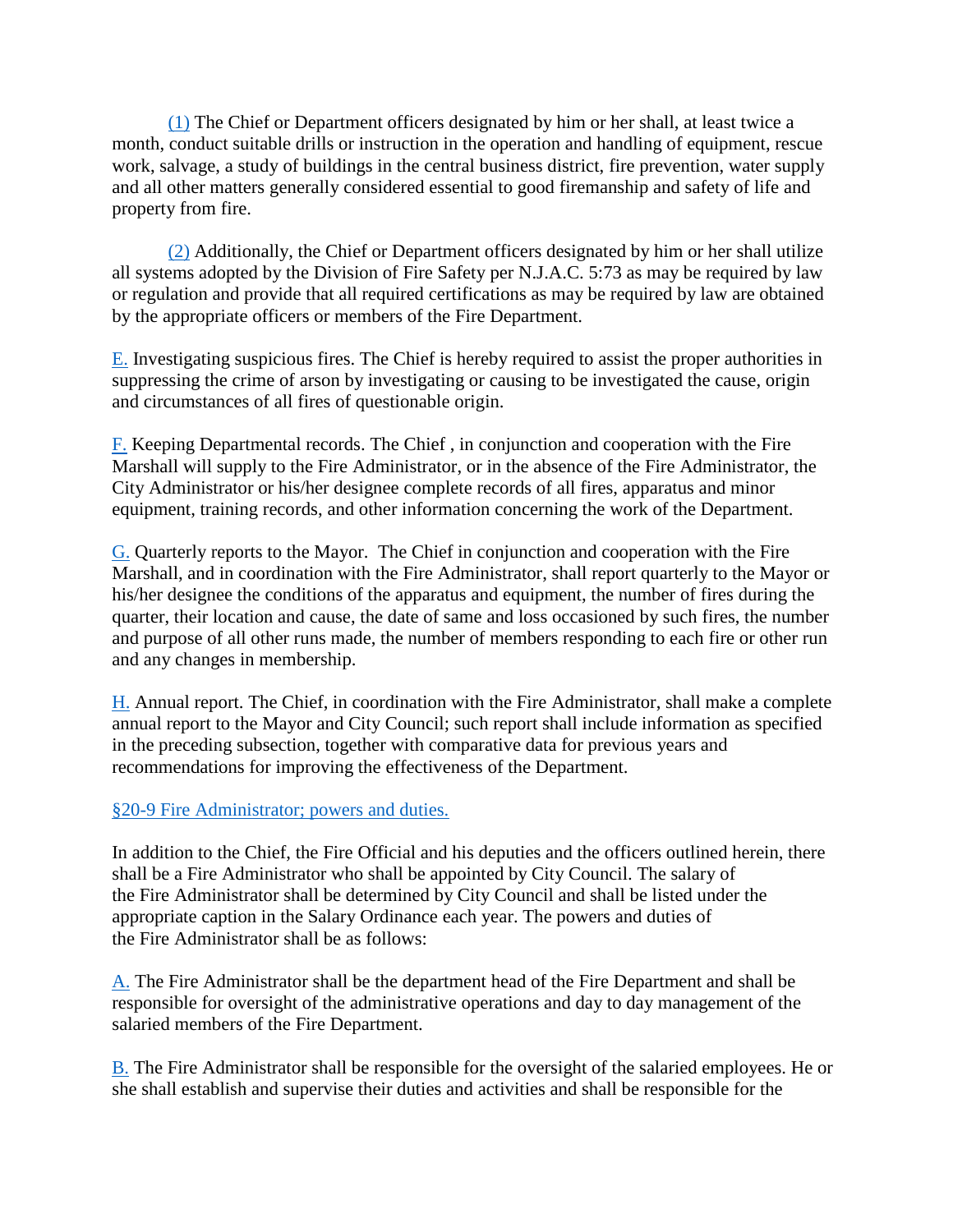scheduling of their hours of employment. The Fire Administrator shall maintain personnel records for all members, whether paid or volunteer, of the Fire Department. The Fire Chief shall keep and maintain a verified eligibility list of all fire fighters.

[C.](http://ecode360.com/11412396#11412396) The Fire Chief, in consultation with the Fire Administrator, shall prepare and oversee the budget for the Fire Department, oversee and authorize expenditures made pursuant to the budget and establish and maintain a recordkeeping system for the budget process. The Fire Chief shall be required to report on the status of the budget no less than quarterly.

[D.](http://ecode360.com/11412397#11412397) The Fire Administrator shall be responsible for establishing and maintaining recordkeeping protocols for personnel, the budget, helicopter billings, scheduling of salaried employee hours, sick time and vacation time, and such other recordkeeping as may be required in connection with the day-to-day operations of the Fire Department.

## §20-10 [Qualifications for membership; classification.](http://ecode360.com/11412363?highlight=fires,fire#11412398)

[A.](http://ecode360.com/11412399#11412399) Every person seeking to join the Volunteer Fire Department shall be a resident of the City or shall be employed full-time within the City or shall be an immediate family member of an existing member of the Department and live within three miles of the Fire Department for the City of Woodbury. An immediate family member shall include a child or spouse of an existing member. He or she must be at least 18 years of age, pass a physical examination, be of good moral character and make application on the forms provided, in accordance with NJAC 5:73-4.1. Upon acceptance and completion of a state-approved Fire Fighter I course, he or she shall become a probationary member in accordance with the established standard operating procedures of the Board of Fire Officers. If an applicant meets none of the above criteria but offers skills and abilities valuable to the Fire Department, the Board of Fire Officers may authorize membership by a two-thirds majority vote.

[B.](http://ecode360.com/11412400#11412400) Membership privileges.

[\(1\)](http://ecode360.com/11412401#11412401) A member shall become an active member of the Fire Department upon satisfactory completion of the probationary requirements established by the Fire Department and have successfully completed a state-approved Fire Fighter I course. Such member shall be entitled to vote at the annual election of officers meeting designated in § [20-5](http://ecode360.com/11412379#11412379) upon condition that such individual shall have attended 35% of all fires and drills of the Department from January 1 to midnight of the Thursday prior to the election of officers. The Chief shall provide such percentage for voting eligibility.

[\(2\)](http://ecode360.com/11412402#11412402) A member shall be entitled to become an active exempt member of the Woodbury Fire Department upon serving seven years as an active member. The member shall have attended 20% of all fire and drills in order to be eligible to vote. The Chief shall provide and verify the percentage and list of active exempt members.

[\(3\)](http://ecode360.com/11412403#11412403) All probationary members admitted into membership prior to the Department officers' meeting in May of each calendar year and who have attended 35% of all fires and drills of the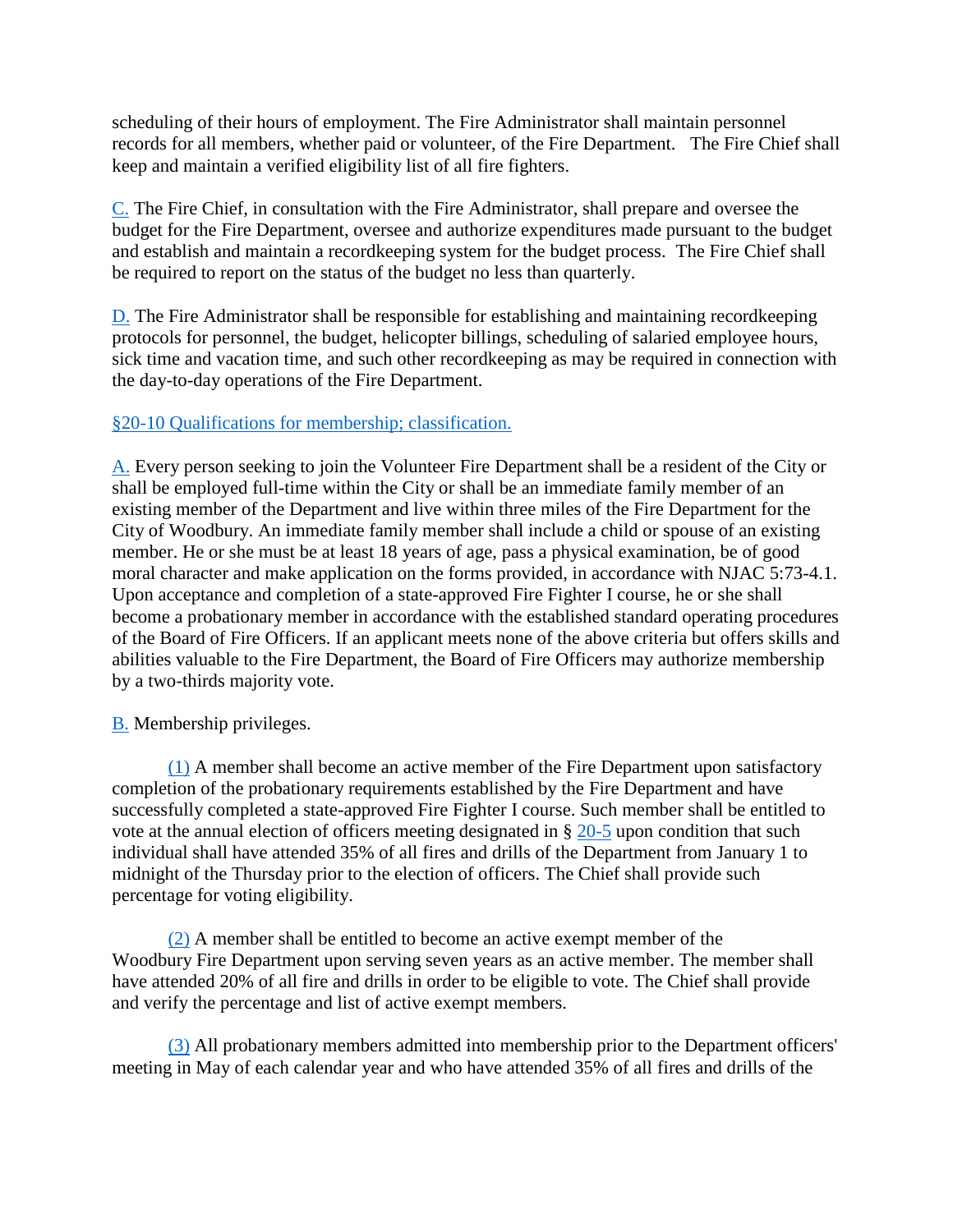Department during such year shall be entitled to vote at the annual meeting for election of officers for the Fire Department.

[C.](http://ecode360.com/11412404#11412404) The probationary member, as well as an active member, shall be given an official identification card and equipped with proper protective equipment which shall remain the property of the Department and which shall be delivered up to the Chief at any time upon demand or whenever such person shall be under charges involving moral turpitude or neglect of duty or for any cause shall cease to be a fire fighter.

## §20-11 [Suspension or discharge of members; hearing.](http://ecode360.com/11412363?highlight=fires,fire#11412405)

Any volunteer member of the Department may be reprimanded, suspended or discharged from the Department by the Chief at any time he or she may deem such action necessary for the good of the Department, in accordance with City policy. On written request of such member to the Board of Fire Officers, delivered within five business days of the receipt of the written action by the Chief, he or she shall be given a hearing on the charges brought by the Chief before the Board of Fire Officers. The hearing shall take place within 15 days of the receipt of the request for a hearing by the Board of Fire Officers. If any reprimand, suspension, or discharge is deemed necessary by the Chief on a paid member of the Department as a result of a fire-fighting situation, the Chief will recommend, in writing, the action to the Fire Administrator.

## §20-12 [Issuance of badges and insignia.](http://ecode360.com/11412363?highlight=fires,fire#11412406)

Each member of the Fire Department shall be issued an official identification card and/or a badge designating his or her rank, and each member of the Department owning a car shall be issued a suitable insignia to be attached to the car.

## §20-13 Fire [apparatus and equipment.](http://ecode360.com/11412363?highlight=fires,fire#11412407)

[A.](http://ecode360.com/11412408#11412408) The Department shall be equipped with such apparatus and other equipment as may be required from time to time to maintain its efficiency and properly protect life and property from fire.

[B.](http://ecode360.com/11412409#11412409) Recommendations of apparatus and equipment needed shall be made by the Chief, and after approval by the City Council such apparatus and equipment shall be purchased in such manner as may be designated by the City Council.

[C.](http://ecode360.com/11412410#11412410) All equipment of the Department shall be safely and conveniently housed, and the places in which such equipment is housed shall be adequately heated during the winter season.

#### §20-14 [Use of equipment for private purposes prohibited.](http://ecode360.com/11412363?highlight=fires,fire#11412411)

No person shall use any fire apparatus or equipment for any private purpose, nor shall any person willfully and without authority take away or conceal any article used in any way by the Fire Department.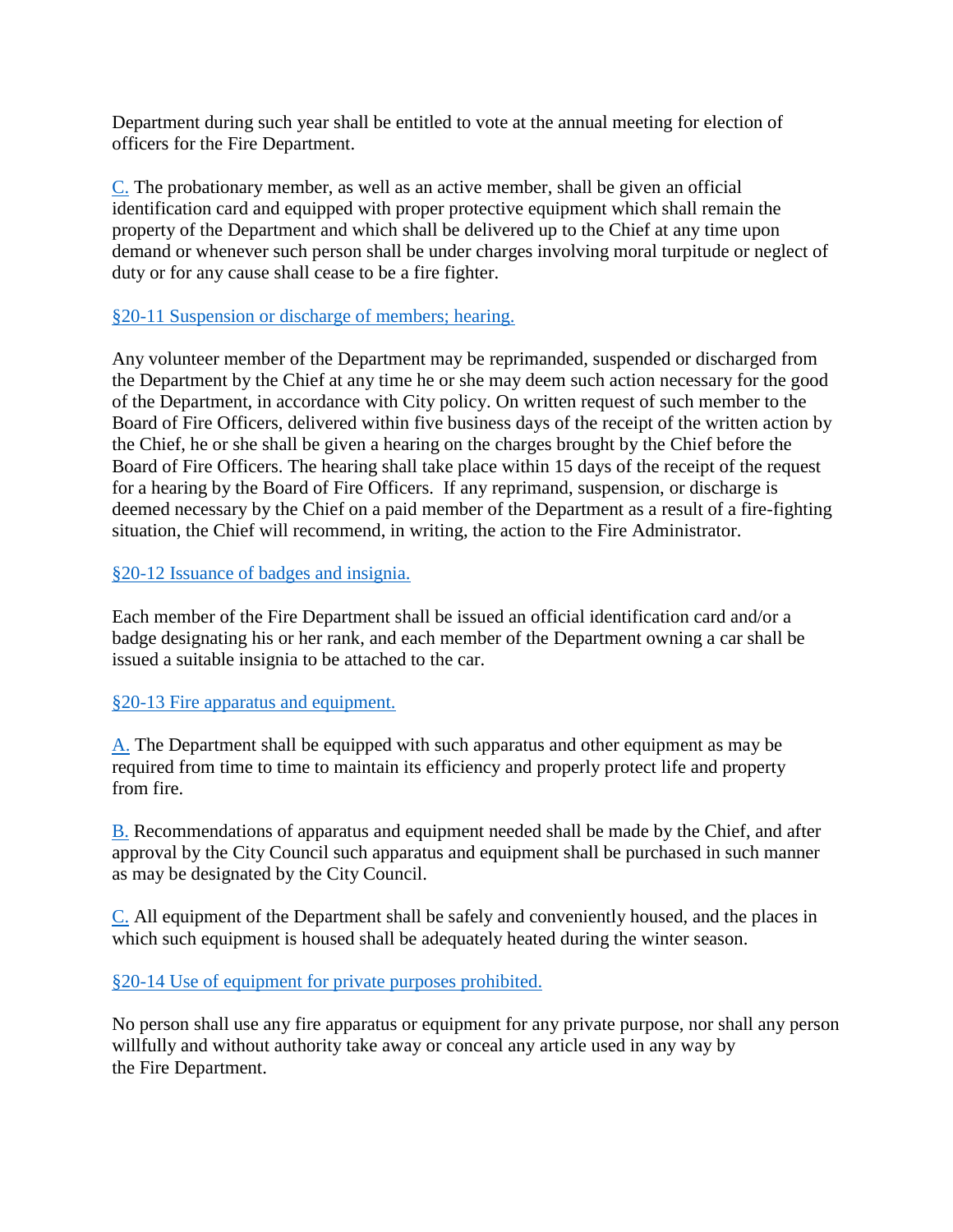# § 20-15 [Entering place where equipment stored; unauthorized handling.](http://ecode360.com/11412363?highlight=fires,fire#11412412)

No nonmember shall enter any place where fire apparatus is housed or handle any equipment or apparatus belonging to the Fire Department unless accompanied by or having the special permission of an officer or authorized member of the Department.

## §20-16 [Aid to neighboring communities.](http://ecode360.com/11412363?highlight=fires,fire#11412413)

[A.](http://ecode360.com/11412414#11412414) The Chief of the Woodbury Fire Department is hereby authorized to extend aid to neighboring communities upon request for fire protection or to establish a mutual aid system.

[B.](http://ecode360.com/11412415#11412415) No apparatus shall be hired out or permitted to leave the City without consent of the Mayor, except in response to a call for aid at a fire in a neighboring community. No apparatus is to leave the City without consent of the Chief or highest ranking fire officer available. The officer in charge of the Department shall have power to assign equipment for response to calls for outside aid in accordance with this section and in other cases only when the absence of such equipment in his or her judgment will not jeopardize protection in the City.

## §20-17 [Special police powers.](http://ecode360.com/11412363?highlight=fires,fire#11412416)

All regularly appointed members of the Fire Department are hereby given the necessary special police powers for the purpose of enforcing the provisions of this chapter.

## §20-18 [Duty of police to respond to](http://ecode360.com/11412363?highlight=fires,fire#11412417) fire alarms.

It is hereby made the special duty of the Chief of Police or other police officers who may be on duty and available for fire duty to respond to all fire alarms and assist the Department in the protection of life and property, in regulating traffic, maintaining order and in enforcing observance of all sections of this chapter.

## §20-19 [Salaried members of the](http://ecode360.com/11412363?highlight=fires,fire#11412418) Fire Department.

[A.](http://ecode360.com/11412419#11412419) The salaried members of the Fire Department shall consist of fire fighter/inspectors and other paid personnel, the number and rank of which shall be determined by the City Council.

[B.](http://ecode360.com/11412420#11412420) If at any time the rules and regulations contained herein, when applied to salaried members of the Fire Department, conflict with the collective bargaining agreement between salaried members and the City of Woodbury, the terms and conditions of the collective bargaining agreement shall be controlling.

[C.](http://ecode360.com/11412421#11412421) Such salaried members shall be under the jurisdiction of the Fire Administrator or acting head of the Department and may be assigned by him or her according to need in any given situation, and they shall be accountable to him or her for their behavior and their actions.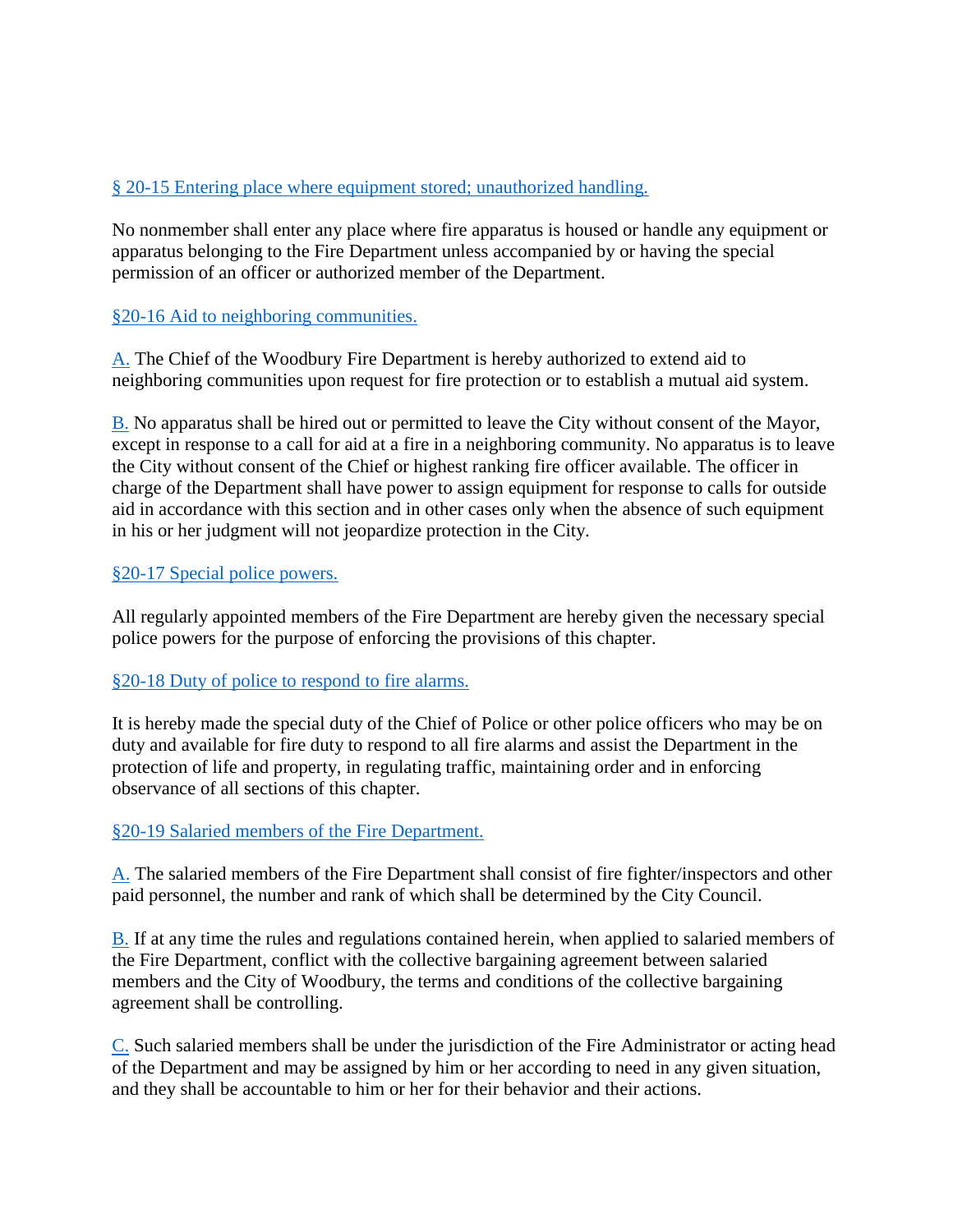[D.](http://ecode360.com/11412422#11412422) These salaried members shall perform such duties from time to time as they may be directed to perform by the Mayor or the committees of the City Council or any officer of the City having authority over such employees, in consultation with the Fire Administrator. The salaries of the firefighter/inspectors shall be determined by City Council and shall be listed under the appropriate caption in the Salary Ordinance each year. Fire fighter/Inspectors shall be subject to removal by the Mayor at any time for neglect to perform the duties required of them.

## §20-20 [Oaths of office of salaried members.](http://ecode360.com/11412363?highlight=fires,fire#11412423)

Every person appointed as a salaried member of the Fire Department of the City shall, before he or she enters upon the duties of his or her office and within 10 days of such appointment, take and subscribe before the Mayor, City Clerk/Administrator or other officer authorized to administer same an oath or affirmation, in the form prescribed by law, to faithfully, fairly and impartially execute the duties of his or her office according to his or her knowledge, skill and ability.

## §20-21 [Duties of salaried members.](http://ecode360.com/11412363?highlight=fires,fire#11412424)

Salaried members of the Fire Department, in carrying out the functions of the Department, shall constantly direct their best efforts to accomplish that end intelligently and efficiently in accordance with the provisions of this chapter and the rules and regulations of the City of Woodbury Personnel Policy and the Woodbury Fire Department. They shall hold themselves in readiness at all times to obey orders of their superiors, and they shall be held strictly accountable for the good order of the post or station to which they may be assigned to duty. In addition to these provisions, the following general rules and regulations are applicable to such salaried members:

[A.](http://ecode360.com/11412425#11412425) Honoring assignment of duties. They shall at all times honor the assignment of duties transmitted to them by the Fire Administrator of the Fire Department and shall not question the validity of such directions or assignments.

[B.](http://ecode360.com/11412426#11412426) Rendering assistance. They shall render assistance for the protection of persons or property anywhere in the City. If a salaried member of the Department finds it necessary to leave his or her post or station for personal necessity, he or she must report his or her reasons and the necessity for such action to the Fire Chief before leaving.

[C.](http://ecode360.com/11412427#11412427) Preventing fires. They shall be on the alert to prevent fires or waste of water.

[D.](http://ecode360.com/11412428#11412428) Entering property not in discharge of duty. While on duty they shall not enter any house, restaurant, lunchroom, store, saloon, cafe, poolroom, theater or other place of amusement except where necessity requires or in the strict discharge of their duty.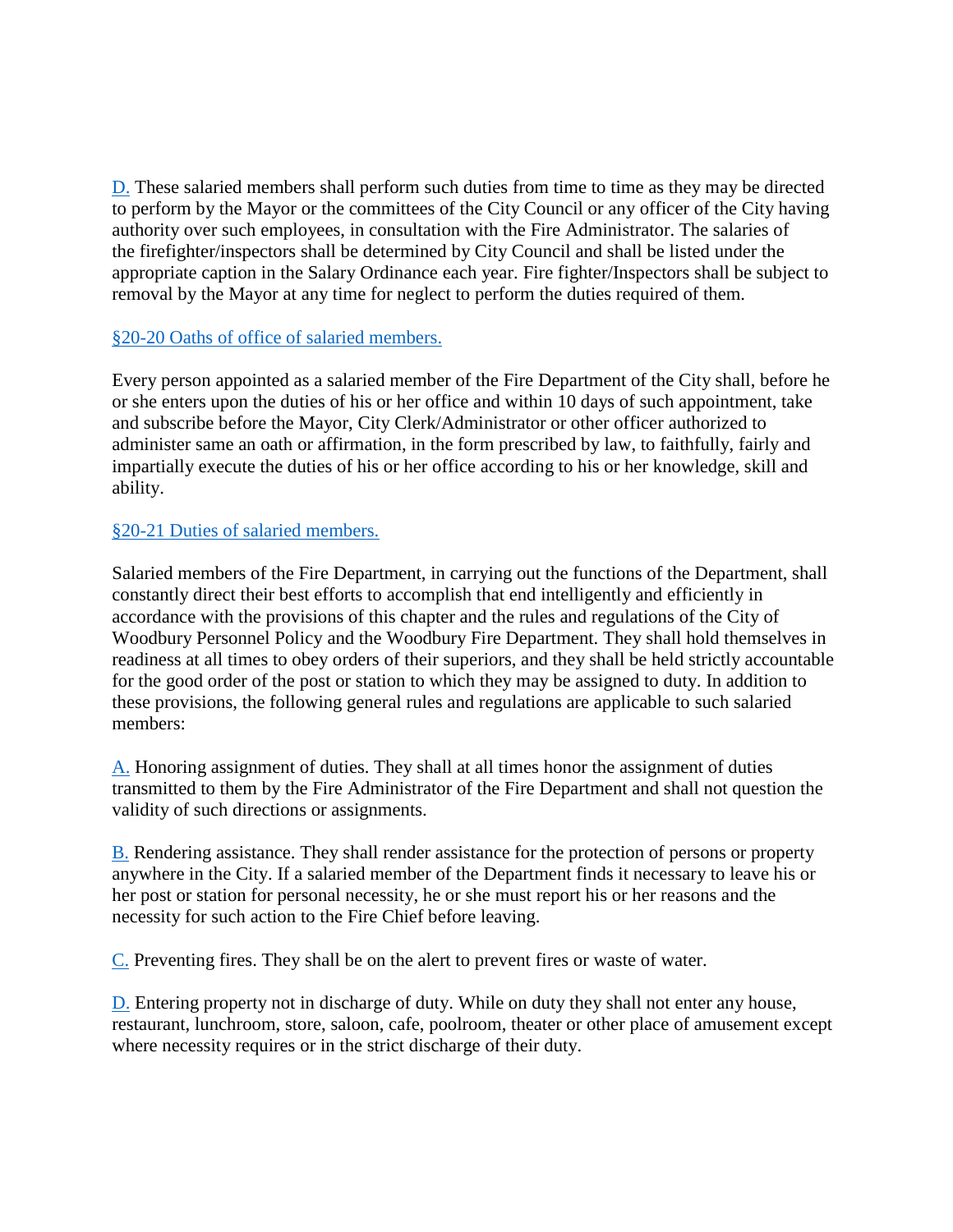[E.](http://ecode360.com/11412429#11412429) Recording relevant information. They shall enter on the appropriate records of the Fire Department all information of importance relative to the discharge of their official duties and the functions of the Department.

## §20-22 [Delegation of powers by Mayor.](http://ecode360.com/11412363?highlight=fires,fire#11412430)

The Mayor may delegate, as appropriate, all regulatory authority, or any portion thereof over the paid personnel of the Fire Department except those powers that are imposed on the Mayor by law.

§20-23 [General regulations applicable to salaried members.](http://ecode360.com/11412363?highlight=fires,fire#11412433)

It shall be the duty of every salaried officer and member of the Fire Department to thoroughly familiarize himself or herself with the provisions of this chapter, including the following general rules and regulations of the Fire Department and Personnel Policy of the City of Woodbury applicable to such officers and members:

[A.](http://ecode360.com/11412434#11412434) Preserving public peace. They shall at all times, within the boundaries of the City, preserve the public peace, protect life and property and enforce the ordinances of the City of which the Fire Department takes cognizance.

[B.](http://ecode360.com/11412435#11412435) Hours of duty. They shall have regular hours assigned to them for active duty each day; however, all salaried members shall be considered on duty at all times and shall act promptly at any time that their services are required or requested. They shall not leave their post or station until properly relieved or excused.

[C.](http://ecode360.com/11412436#11412436) Obedience to orders. They shall promptly obey any order from any superior officer while employed at a fire-fighting scene.

[D.](http://ecode360.com/11412437#11412437) Conduct towards public. Courtesy and civility toward the public are demanded of all salaried members of the Department, and any conduct to the contrary will not be tolerated.

[E.](http://ecode360.com/11412438#11412438) Appearance. They shall, while on duty, be neat and clean in person and dress in conformity with the orders of the Mayor and the Fire Administrator of the Fire Department.

[F.](http://ecode360.com/11412439#11412439) Enforcing fire laws. All salaried members of the Department are responsible for enforcing fire laws and ordinances.

[G.](http://ecode360.com/11412440#11412440) Drinking while on duty. They shall not drink any kind of intoxicating liquor while on duty, nor shall they at any time while in uniform, except in the performance of duty, enter any place where intoxicating liquor is sold or furnished. They shall not frequent, patronize or lounge around in any place of questionable character except in the line of duty. Salaried members, if found intoxicated while in uniform, shall be immediately suspended, and a charge of intoxication shall be preferred against them.

[H.](http://ecode360.com/11412441#11412441) Falsifying reports. They shall never falsify any part of their official report on any subject.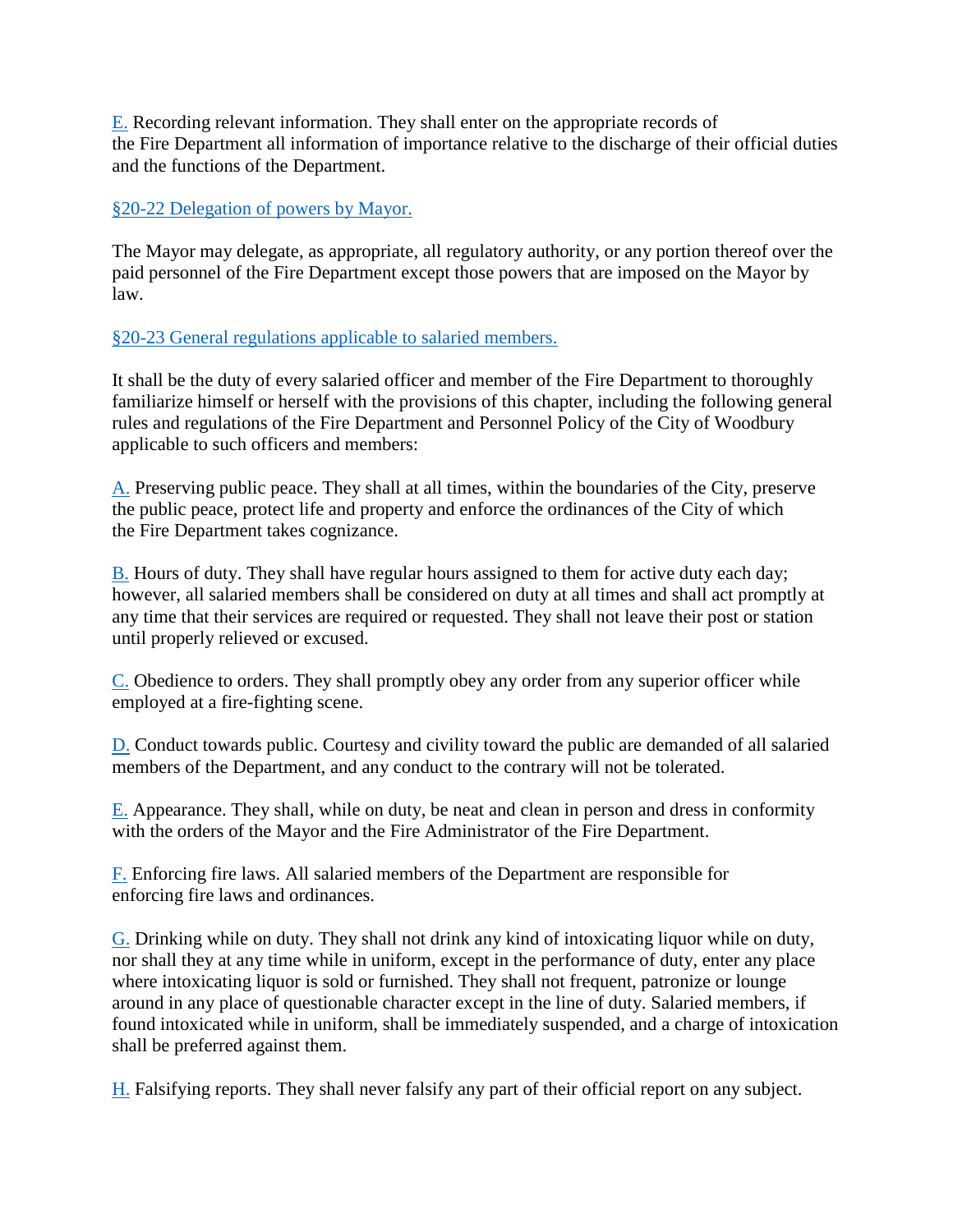[I.](http://ecode360.com/11412442#11412442) Withholding information. Any salaried member who shall knowingly withhold any information of a criminal nature with a view to personal achievement, reward or for any other reason shall be subject to charges.

[J.](http://ecode360.com/11412443#11412443) Testifying. They shall not testify in civil cases unless legally summoned to do so.

[K.](http://ecode360.com/11412445#11412445) Engaging in political or religious discussions. They shall not engage in political or religious discussions, nor shall they speak slightingly of the race, creed or political beliefs of any person.

[L.](http://ecode360.com/11412446#11412446) Reporting for duty. They shall be punctual in reporting for duty at the time and place designated by their superior officer. Absence without leave may be followed by forfeiture of pay for time absent, and charges may also be preferred by the superior officer.

[M.](http://ecode360.com/11412447#11412447) Investigating arson. They shall, when investigating a fire, use every precaution to avoid destroying or lessening the value of any object that could be used as evidence in case of arson.

[N.](http://ecode360.com/11412448#11412448) Willful destruction of reports. Any salaried member who shall willfully destroy, conceal or otherwise interfere with the reports of any other member of the Department to any superior officer shall be subject to immediate investigation and charges.

[O.](http://ecode360.com/11412449#11412449) Use of vehicles. Department vehicles shall be used only on Department business with the knowledge and under the direction of a superior officer, except in serious emergency when it is impossible to communicate with such officer.

[P.](http://ecode360.com/11412450#11412450) Accident reports. They shall report in writing to the Fire Administrator of the Fire Department, transmitting a copy to the Mayor, any accident with any Department vehicle operated by them or in their charge.

[Q.](http://ecode360.com/11412451#11412451) Divulging official information. They shall treat as confidential the official business of the Department. They shall not divulge any such information to anyone outside the Department, except those for whom it is intended, and they shall not make known to any person any proposed plan, movement or special order of the Department which they may have received.

[R.](http://ecode360.com/11412452#11412452) Courtesy toward superiors. Courtesy, civility and respect toward superior officers are at all times demanded of every salaried member of the Department. All salaried members shall address their superior officers by their titles.

[S.](http://ecode360.com/11412453#11412453) Explanation of absence. A salaried member who may be prevented by sickness or any other cause from reporting for duty shall immediately and without delay report or cause to be reported the reason of his or her absence to his or her immediate superior officer.

§20-24 [Disciplinary regulations.](http://ecode360.com/11412363?highlight=fires,fire#11412454)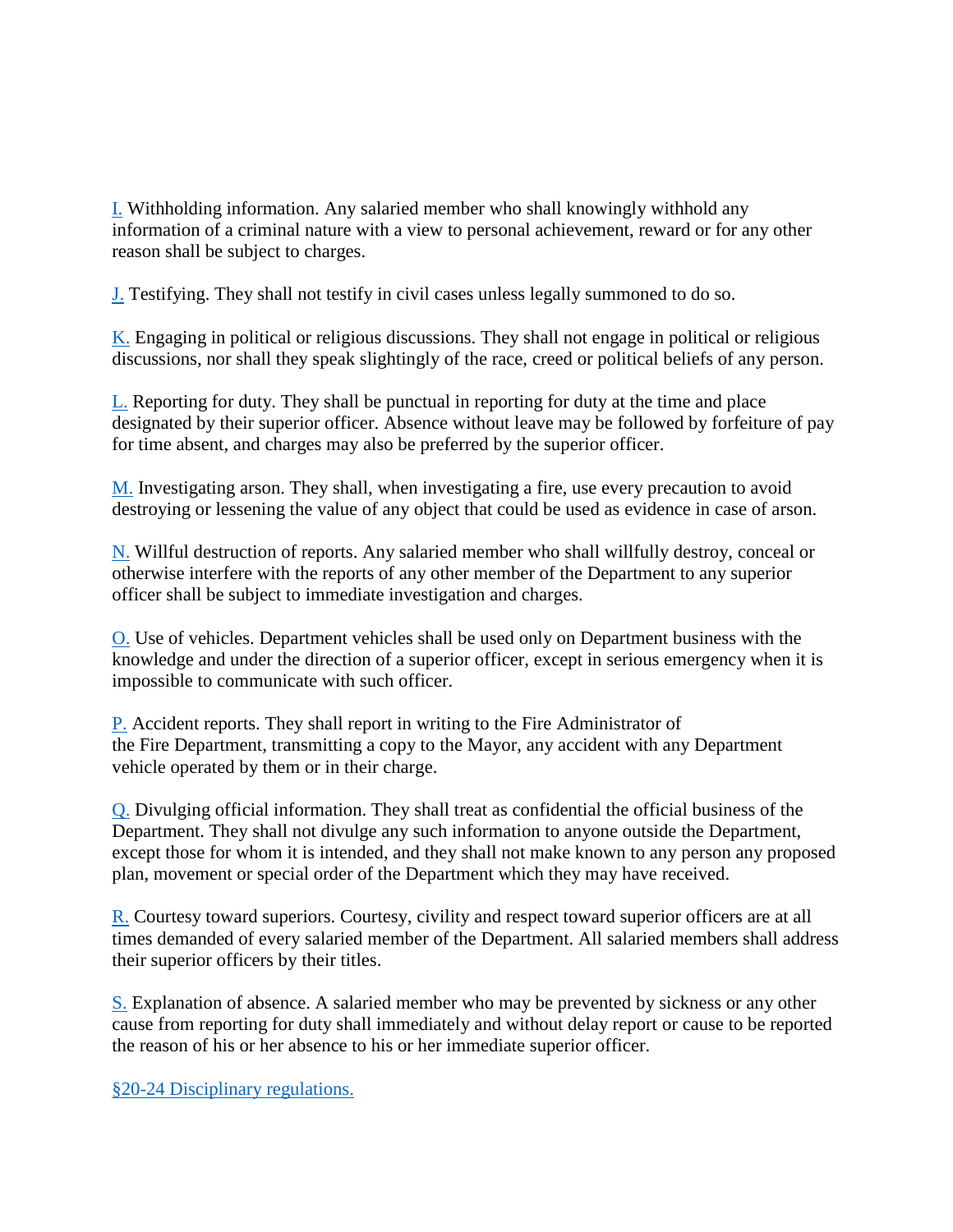Any salaried and volunteer member of the Department shall be subject to reprimand, deduction of pay, reduction in rank, suspension or dismissal, according to the nature and aggravation of his or her offense, for any of the following causes:

[A.](http://ecode360.com/11412455#11412455) Intoxication while on duty or on any official Fire Department business.

[B.](http://ecode360.com/11412456#11412456) Willful disobedience of orders.

[C.](http://ecode360.com/11412457#11412457) Indecent, profane or harsh language.

[D.](http://ecode360.com/11412458#11412458) Disrespect to a superior officer.

[E.](http://ecode360.com/11412459#11412459) Leaving post without just cause.

[F.](http://ecode360.com/11412460#11412460) Immorality, indecency or lewdness.

[G.](http://ecode360.com/11412461#11412461) Absence without leave.

[H.](http://ecode360.com/11412462#11412462) Incompetency, lack of energy and incapacity, mentally or physically.

[I.](http://ecode360.com/11412463#11412463) Entering liquor saloons or gambling houses, except in discharge of duty.

[J.](http://ecode360.com/11412464#11412464) Neglect of duty.

[K.](http://ecode360.com/11412465#11412465) Arrest or incarceration due to violation of criminal law.

[L.](http://ecode360.com/11412466#11412466) Making known the proposed action or movements of the Department or the provisions of any orders to persons outside the Department.

[M.](http://ecode360.com/11412467#11412467) Conduct unbecoming an officer and a gentleman.

[N.](http://ecode360.com/11412468#11412468) Conduct subversive to the good order and the discipline of the Department.

[O.](http://ecode360.com/11412469#11412469) Publicly commenting on the official action of a superior officer.

[P.](http://ecode360.com/11412470#11412470) Violation of any rule or regulation of the Fire Department or any order of a superior officer.

§20-25 [National Incident Management System.](http://ecode360.com/11412363?highlight=fires,fire#11412471)

The National Incident Management System (NIMS) subchapters as they pertain to the Woodbury Fire Department as required by New Jersey state law shall be followed to conduct all emergency response operations.

§20-26 [Rules and regulations.](http://ecode360.com/11412363?highlight=fires,fire#11412472)